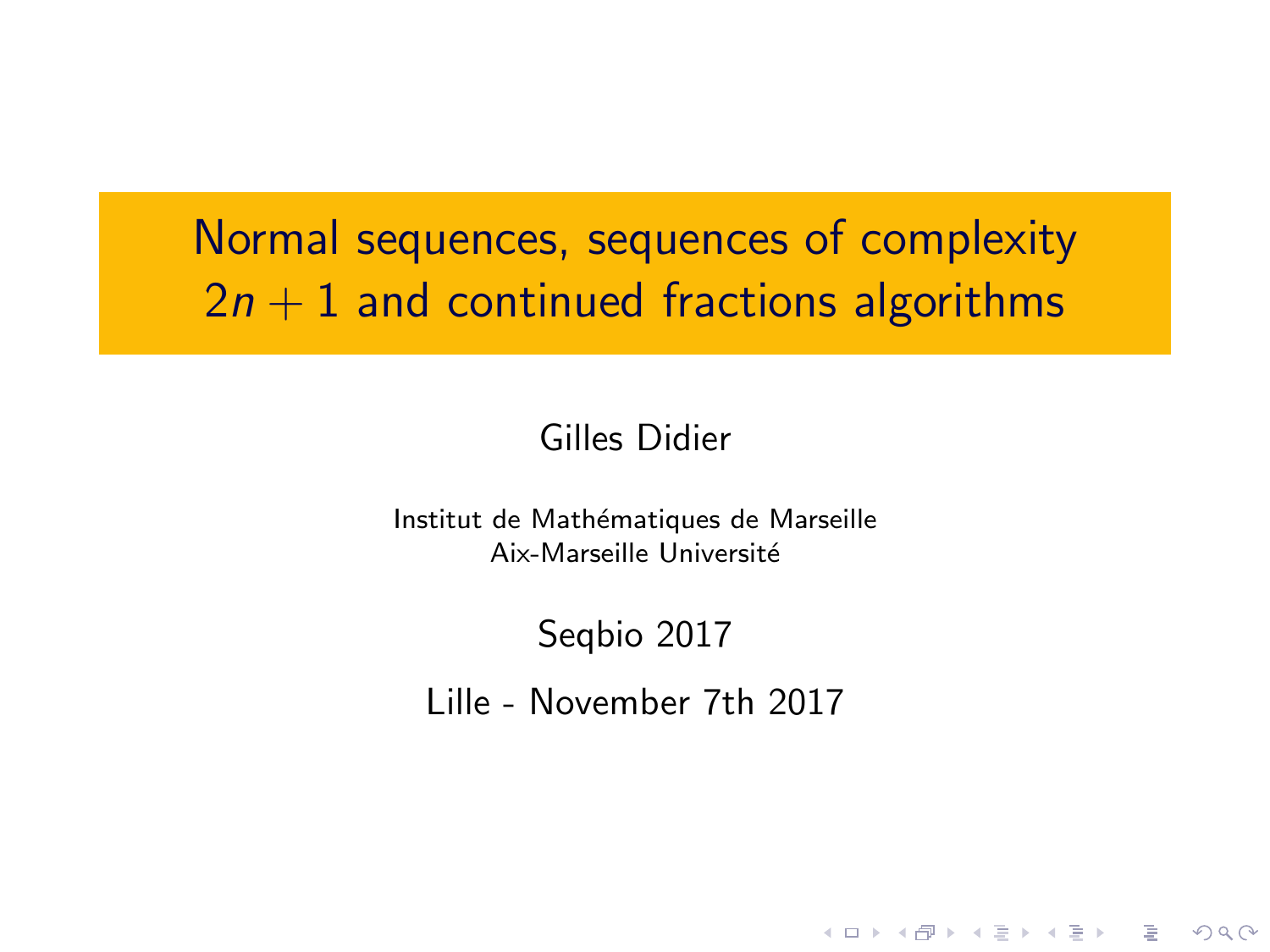### Sturmian sequences

sequence  $u =$  infinite word over a finite alphabet complexity :  $p_u(n) =$  the number of distinct words of length *n* in *u* 

If  $p_u(n) \leq n$  then u is ultimately periodic

A sequence u is Sturmian if  $p_u(n) = n + 1$ 

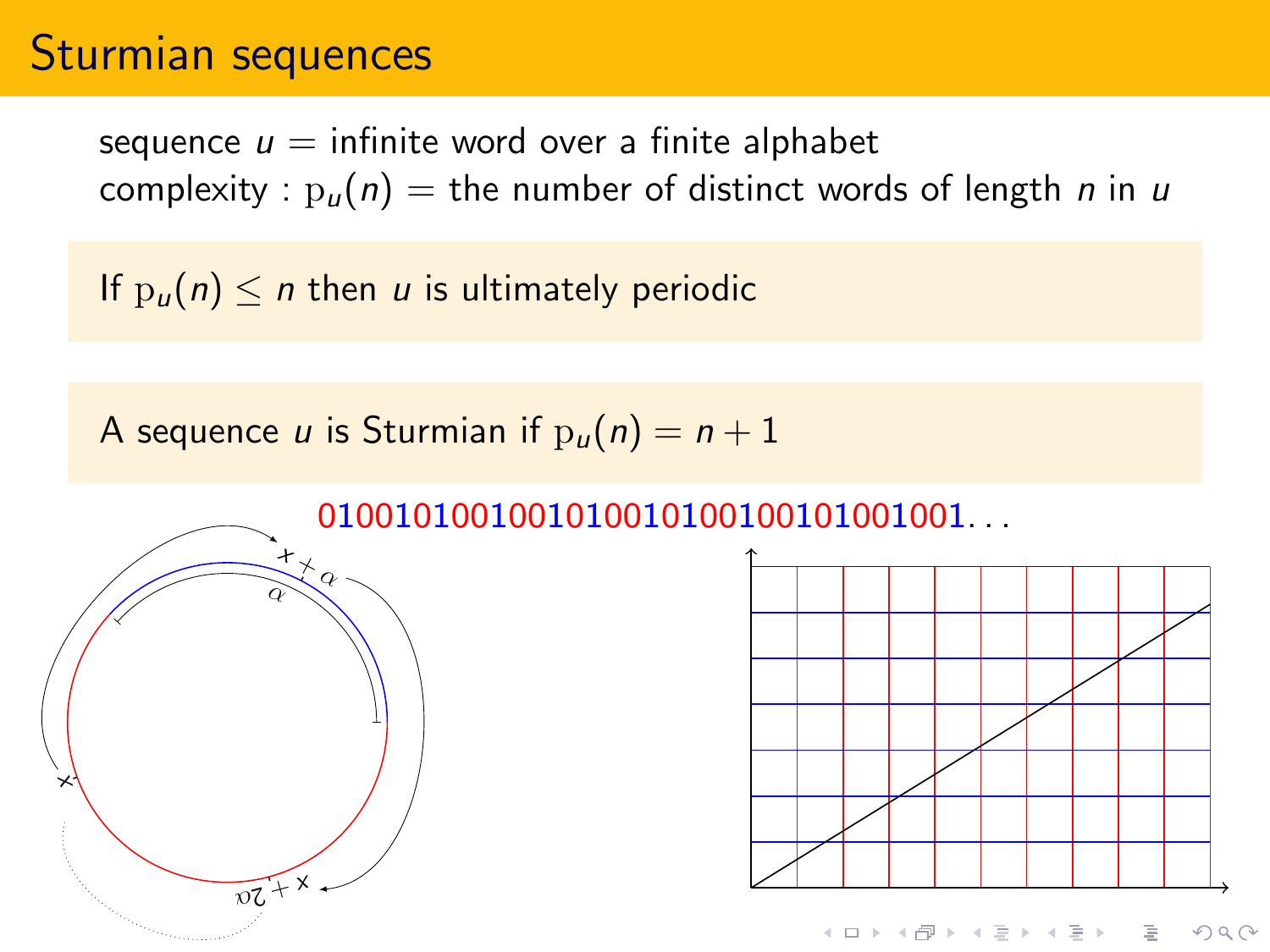## Generating Sturmian sequences

Two morphisms: 
$$
\sigma_0
$$
:  $\begin{array}{ccc}\n0 & \rightarrow & 0 \\
1 & \rightarrow & 10\n\end{array}$  and  $\sigma_1$ :  $\begin{array}{ccc}\n0 & \rightarrow & 01 \\
1 & \rightarrow & 1\n\end{array}$   
\n $u = 0 \quad 1 \quad 0 \quad 0 \quad 1 \quad ...$   
\n $\sigma_0(u) = 0 \quad 10 \quad 0 \quad 0 \quad 10 \quad ...$   
\n
$$
\lim_{n \to \infty} \sigma_0^{a_1} \sigma_1^{a_2} \dots \sigma_0^{a_{2n}} \sigma_1^{a_{2n+1}}(0)
$$
\nis Sturmian with frequencies (a, 1, 1, 2) where  $a = \begin{array}{ccc}\n1 & 1 & 1 \\
1 & 1 & 1 \\
1 & 1 & 1\n\end{array}$ 

is Sturmian with frequencies  $(\alpha, 1 - \alpha)$  where  $\alpha =$  $a_1 +$ 1  $a<sub>2</sub> -$ 1 *. . .*

Since letters of (ultimately) periodic sequences have rational frequencies, Sturmian sequences are the simplest class of two-letters sequences in which we can observe all non-trivial frequencies. $(1, 1, 2)$  ,  $(1, 1, 1, 1)$  ,  $(1, 1, 1, 1, 1, 1)$ 

 $\bar{\Xi}$ 

 $2990$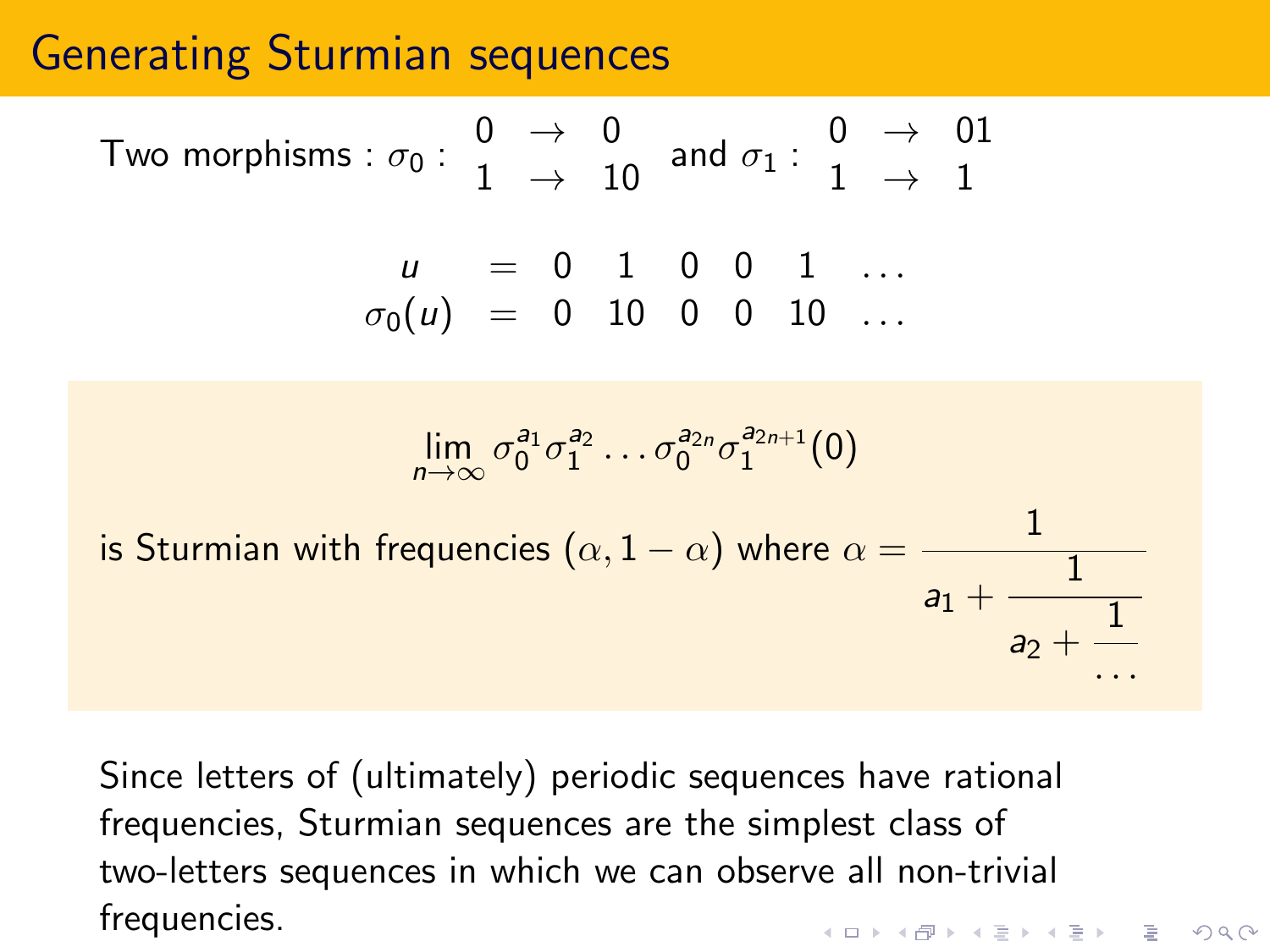# Three-letters sequences with arbitrary frequencies (*α, β, γ*)

Such sequences u have at least complexity  $p_u(n) = 2n + 1$ 

We already know

- $\triangleright$  Codings of rotations over three intervals
- $\blacktriangleright$  Arnoux-Rauzy sequences
- $\blacktriangleright$  Cassaigne sequences



All the sequences just above

- $\triangleright$  can be generated by applying morphisms following some multidimensional continued fraction representation of (*α, β, γ*)
- $\triangleright$  fulfill a combinatoric property : they are *normal*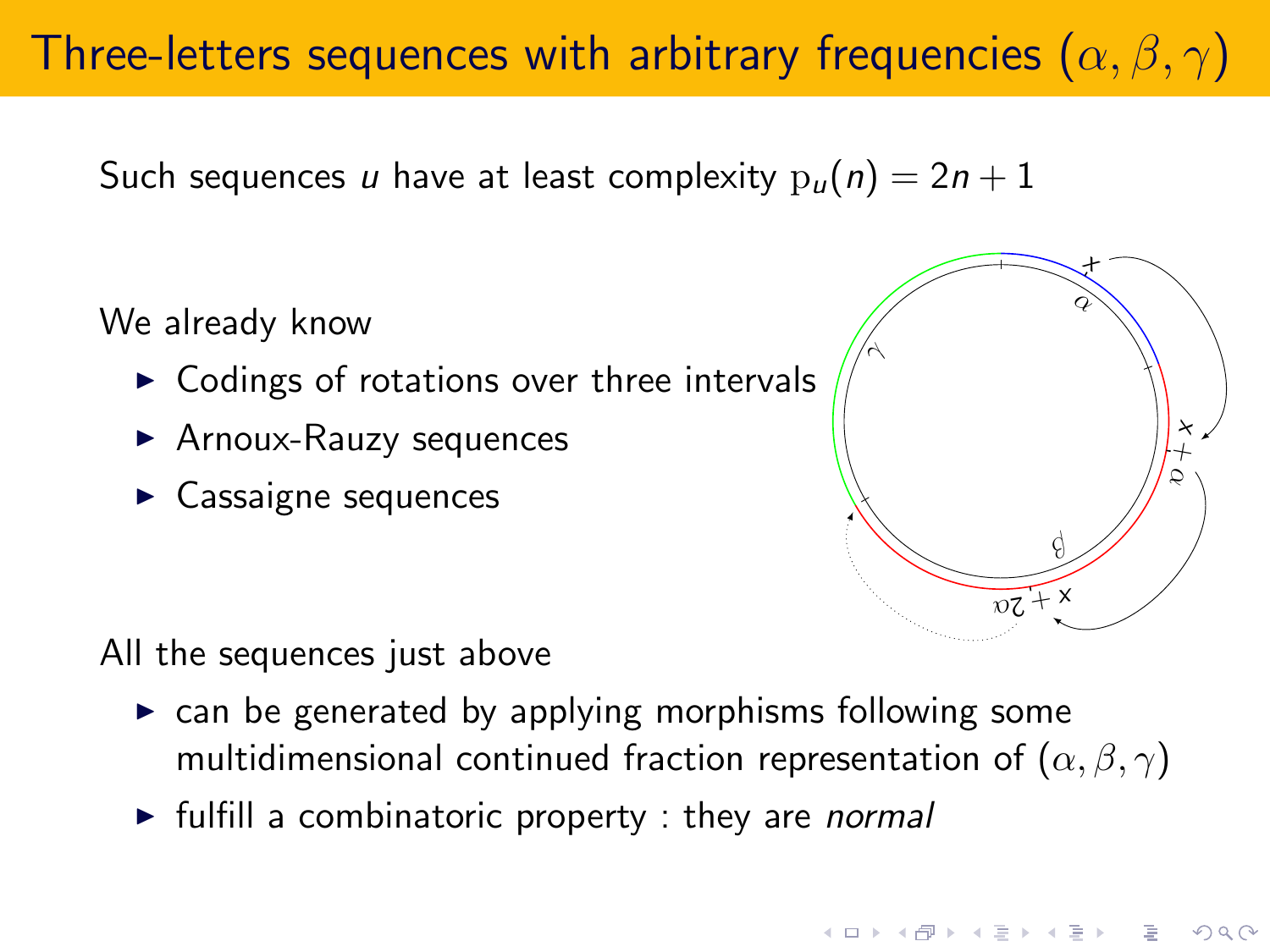w is right-special if  $u = ...$ wx…wy… for two letters  $x \neq y$ ; w $\rightarrow y$ x w is *left-special* if  $u = ...aw...bw...$  for two letters  $a \neq b$ ;  $\begin{bmatrix} a \\ b \end{bmatrix}$ w a w is *bi-special* if it is both left- and right-special

- If  $w$  is bi-special  $\int_a^b w$  $\begin{array}{cc} a & \text{and} & w \ y & \end{array}$  $\chi$  then it may be either :  $\triangleright$  weak : both aw and bw are not right-special
	- e.g., only awx and bwy occur in u
	- $\triangleright$  normal: only one word among aw and bw is right-special

$$
\triangleright \text{ strong : both } aw^X_{y} \text{ and } bw^X_{y}
$$

u is normal if all its bi-special words are normal

 $\mathbf{E} = \mathbf{A} \oplus \mathbf{B} + \mathbf{A} \oplus \mathbf{B} + \mathbf{A} \oplus \mathbf{B} + \mathbf{A} \oplus \mathbf{B} + \mathbf{A} \oplus \mathbf{A}$ 

 $2990$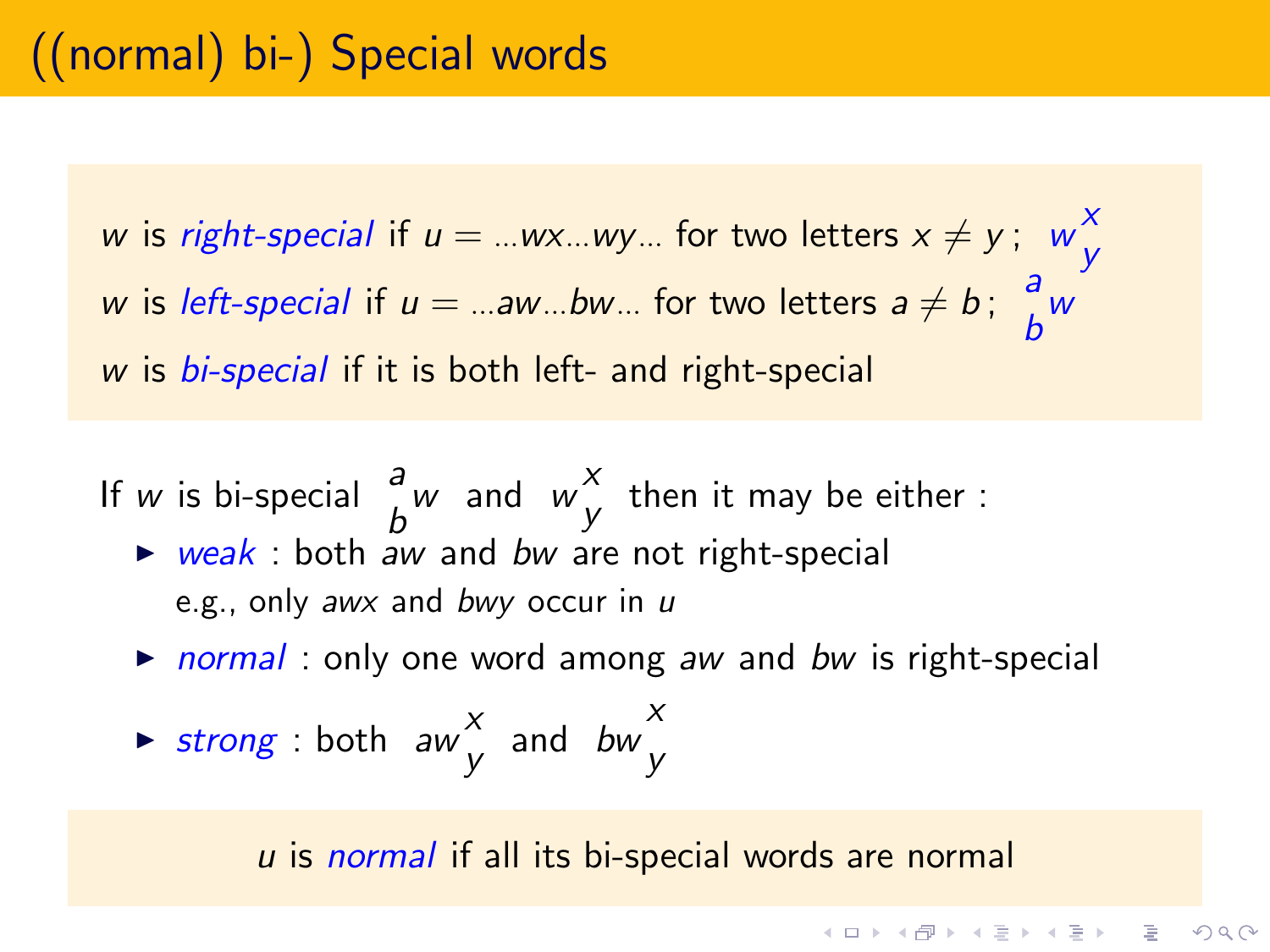A return word over w in u is word of u which starts with w and ends just before the next occurrence of  $w$  in  $u$ 



If the set of return words R over w is finite :  $R = \{r_1, r_2, \ldots, r_p\}$ , the *morphism associated to R* is the map  $\rho$  :  $\{1, 2, ..., p\}$   $\rightarrow$   $A^+$ such that  $\rho(i) = r_i$  for all  $1 \leq i \leq p$ .

In this case, up to a finite prefix, there exists a sequence v over alphabet  $\{1, 2, \ldots, p\}$  such that  $u = \rho(v)$ 

**KORKARA REPASA DA VOCA**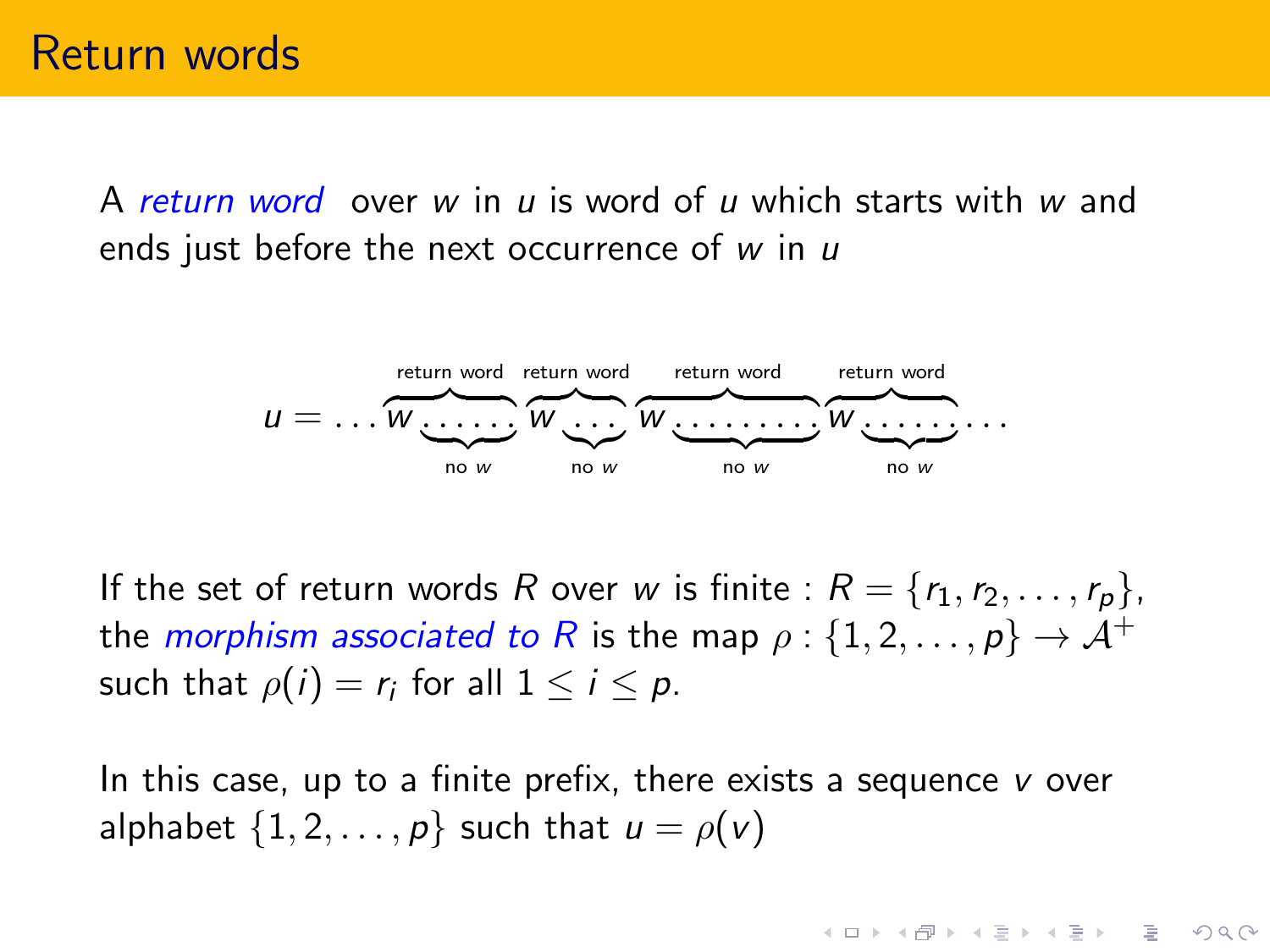### Normal sequences and return words

Let  $u$  be a normal sequence.

#### Theorem

There exists a nonnegative integer S, which will be referred to as the increment of u, s. t. for all  $n > 0$ ,  $p_u(n) = Sn + |\mathcal{A}| - S$ .

Let  $u$  be a normal sequence of increment  $S$ .

#### Theorem

For all words w of u, there are exactly  $S + 1$  return words over w.

#### Theorem

Let w be a word of u and *ρ* the morphism of its return words, up to a finite prefix, we have  $u = \rho(v)$  where v is a normal sequence of increment S over an alphabet of cardinality  $S + 1$ .

Let *ρ* be a morphism of return words of any normal sequence of increment S and u a normal sequence of increment S with complexity  $Sn + 1$  then  $\rho(u)$  is a normal sequence of increment S.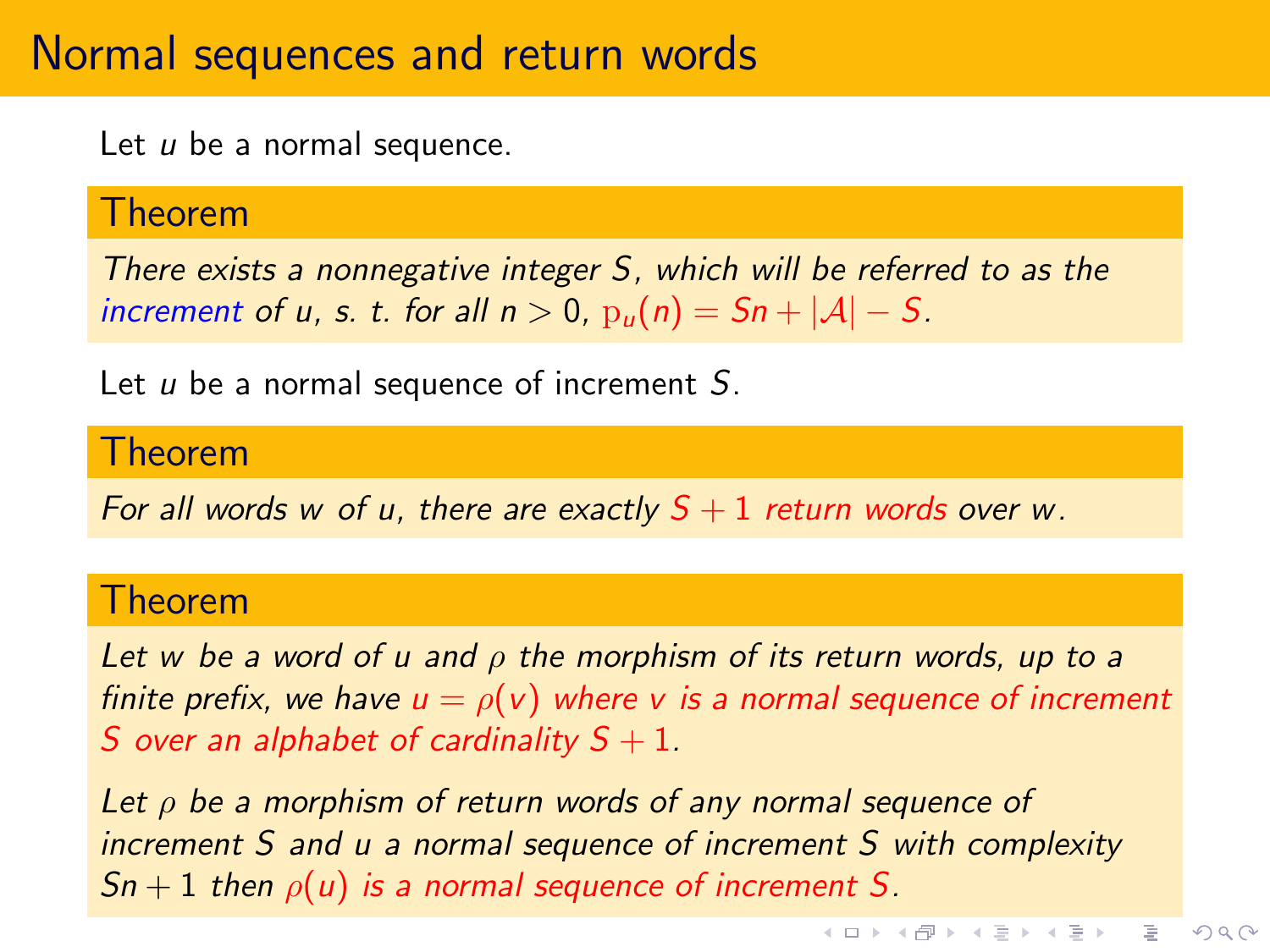### Sequences of complexity  $2n + 1$



### **Proposition**

The graph of words of length 1 of a sequence u of complexity  $2n + 1$  is, up to renaming its letters, one of those displayed above. The letter frequencies  $f_u(a)$ ,  $f_u(b)$ ,  $f_u(c)$  satisfy :

- $\triangleright$  for graph 1,  $f_u(a) < min{f_u(b), f_u(c)}$ ,
- $\triangleright$  for graph 2,  $f_u(b) < f_u(a) < f_u(c)$ ,
- $\triangleright$  for graph 3,  $f_u(c) < f_u(a) < f_u(b)$ ,
- $\triangleright$  for graphs 4 and 5,  $f_u(a) > max{f_u(b), f_u(c)}$ ,
- $\triangleright$  for graph 6,  $f_u(c) < f_u(a) < f_u(b) + f_u(c)$ ,
- $\blacktriangleright$  for graph 7,  $f_u(b) = f_u(c)$ .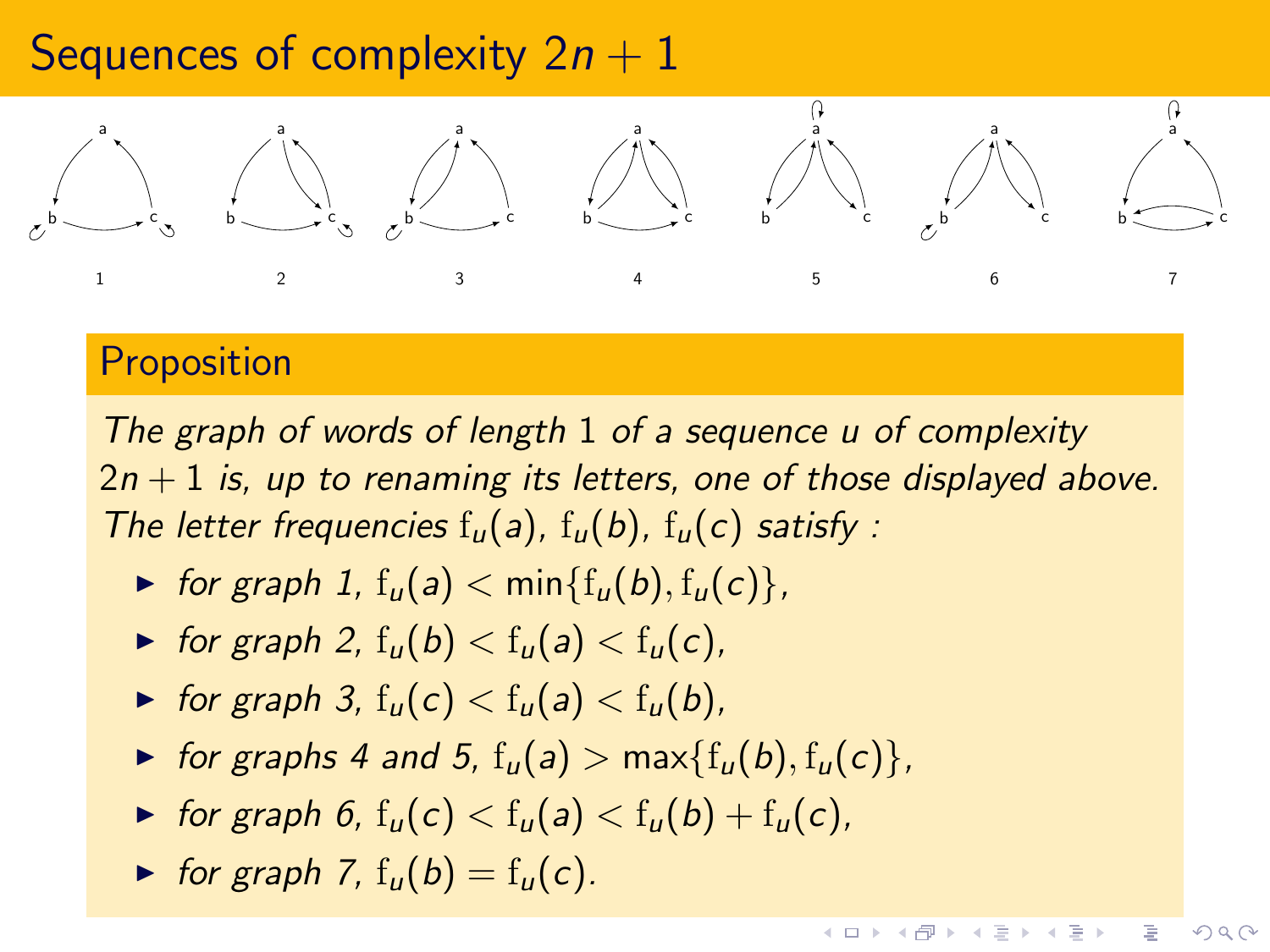## Normal sequences of complexity  $2n + 1$

Such sequences have increment 2 thus always 3 return words

The *incidence matrix* of morphism  $\sigma : \mathcal{B} \to \mathcal{A}$  is the  $\mathcal{A} \times \mathcal{B}$  matrix  $M^{(\sigma)}$  where entry  $M^{(\sigma)}_{a,x}$  is the number of occurrences of a in  $\sigma(x)$ 

$$
\sigma: \begin{array}{ccc} a & \to & ab \\ b & \to & b \end{array}, \quad M^{(\sigma)} = \begin{array}{ccc} & \sigma(a) & \sigma(b) \\ a & 1 & 0 \\ b & 1 & 1 \end{array}
$$

If  $u = \sigma(v)$  letter frequencies of u and v are related through  $M^{(\sigma)}$ 

#### Theorem

Incidence matrices of morphisms associated to return words over letters of normal sequences of complexity  $2n + 1$  with graph 1 to 6 are unimodular (i.e., have determinant  $1$  or  $-1$ ). Those with graph 7 are not inversible.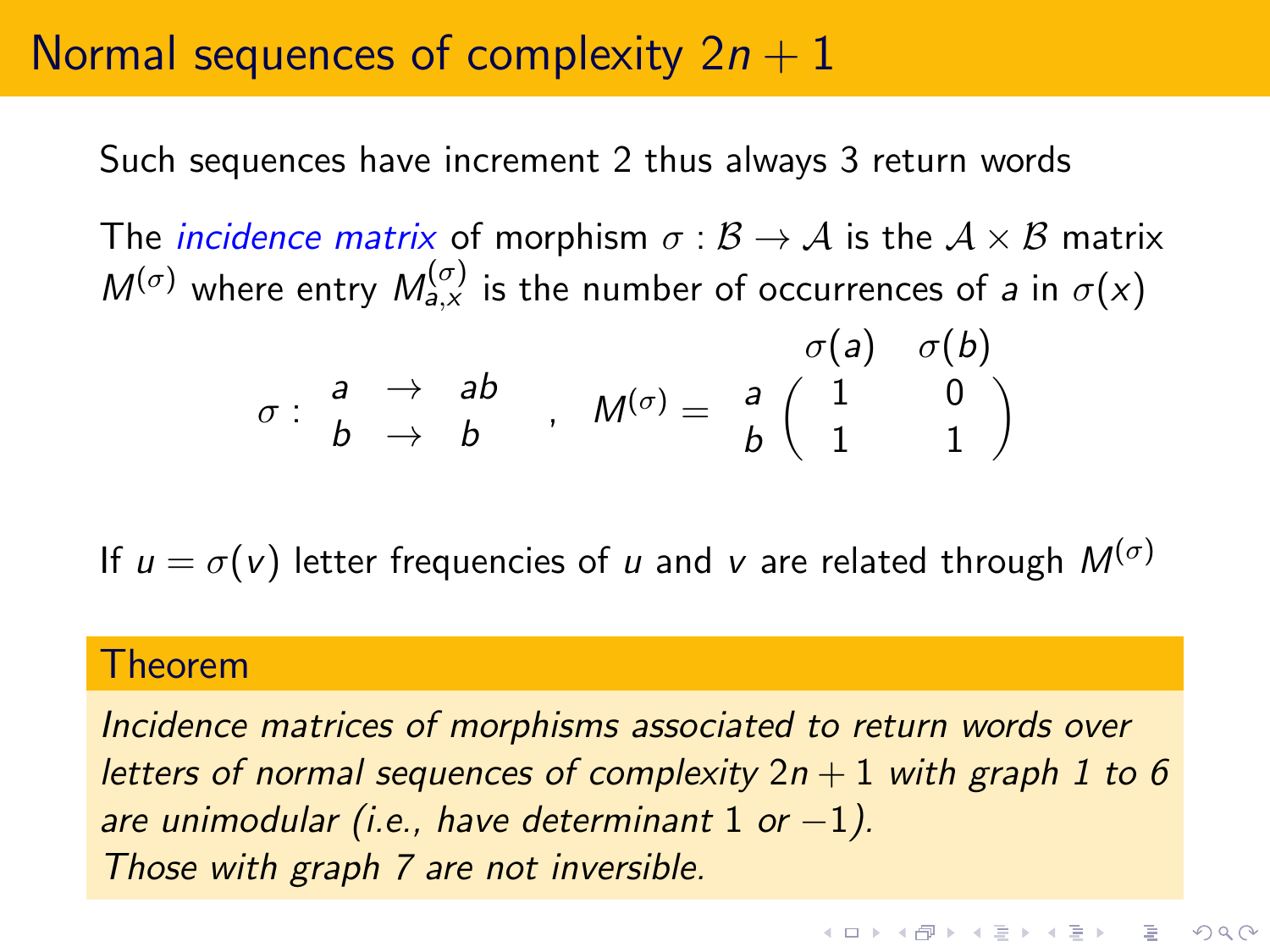## Normal sequences of complexity  $2n + 1$

If u is a normal sequence of complexity  $2n + 1$  with graph 1,  $\triangleright$  its return words over a are one of the following sets  $\blacktriangleright$  ab<sup>k</sup>c<sup>l</sup>, ab<sup>k+1</sup>c<sup>l</sup>,  $\blacktriangleright$  ab<sup>k</sup>c<sup>l+1</sup>, ab<sup>k+1</sup>c<sup>l+1</sup>,  $\blacktriangleright$  ab<sup>k+1</sup>c<sup>l+1</sup>c<sup>l+1</sup>, ab<sup>k</sup>c<sup>l</sup>,  $\blacktriangleright$  ab<sup>k+1</sup>c<sup>l+1</sup>, ab<sup>k</sup>c<sup>l+1</sup>; its return words over  $b$  are  $\blacktriangleright$  b, bc<sup>l</sup>a, bc<sup>l+1</sup>a;  $\blacktriangleright$  its return words over c are  $\blacktriangleright$  c, cab<sup>k</sup>, cab<sup>k+1</sup>; where  $k = \left| \frac{f_u(b)}{f_u(a)} \right|$  $\mathrm{f}_u(\mathsf{a})$ and  $\ell = \left| \frac{f_u(c)}{f_u(a)} \right|$  $\mathrm{f}_u(\mathsf{a})$ k . a  $b \sim$  r  $\sqrt{ }$ 1 1 1  $\setminus$ 

 $\overline{ }$ 

k  $k$   $k+1$  $\ell$   $\ell + 1$   $\ell$ 

イロト イ押ト イヨト イヨト

 $\Big\}$ 

The incidence matrix of the morphism associated to  $\{ab^{k}c^{\ell}, ab^{k}c^{\ell+1}, ab^{k+1}c^{\ell}\}$  is